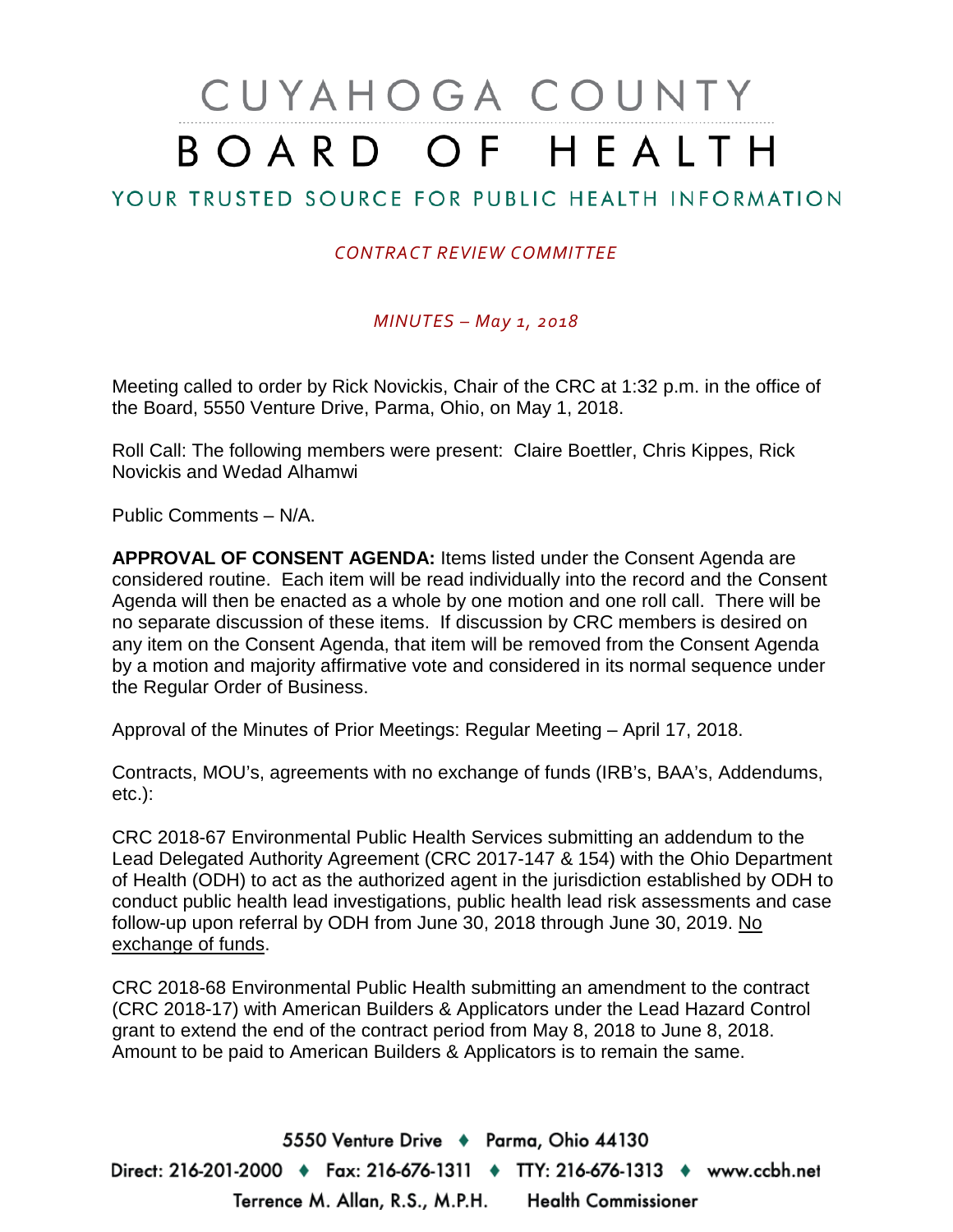CRC 2018-69 Administrative Services submitting a Public Health Experience Agreement with Ohio University to enable students to have a public health experience at CCBH from May 14, 2018 through August 17, 2018. No exchange of funds.

It was moved by Claire Boettler, seconded by Wedad Alhamwi, that the consent agenda, including the minutes of the April 17, 2018 Regular CRC meeting be approved.

The Secretary called the roll:

Ayes: Claire Boettler, Chris Kippes, Rick Novickis and Wedad Alhamwi

#### **CONTRACTS AND AWARDS:**

Tabled Items

None

New Items For Review

Bid/Quote Openings ≥ \$25,000.00

None

Bid/Quote Openings < \$25,000.00

Household Sewage program Bid Opening presented by: Nate McConoghey

It was moved by Claire Boettler, seconded by Wedad Alhamwi that the following quote (CRC 2018-70) for 10133 Echo Hill Dr., Brecksville, Ohio 44141 be accepted as the lowest and best, and that a contract be awarded to Suburban Septic Service, Inc. in the amount of \$13,475.00 (ref. enclosed).

The Secretary called the roll:

Ayes: Claire Boettler, Chris Kippes, Rick Novickis and Wedad Alhamwi

It was moved by Chris Kippes, seconded by Wedad Alhamwi that the following quote (CRC 2018-71) for 7176 W. 130th St., Middleburg Heights, Ohio 44130 be accepted as the lowest and best, and that a contract be awarded to Suburban Septic Service, Inc. in the amount of \$13,375.00 (ref. enclosed).

The Secretary called the roll:

Ayes: Claire Boettler, Chris Kippes, Rick Novickis and Wedad Alhamwi

5550 Venture Drive + Parma, Ohio 44130

Direct: 216-201-2000 ♦ Fax: 216-676-1311 ♦ TTY: 216-676-1313 ♦ www.ccbh.net Terrence M. Allan, R.S., M.P.H. **Health Commissioner**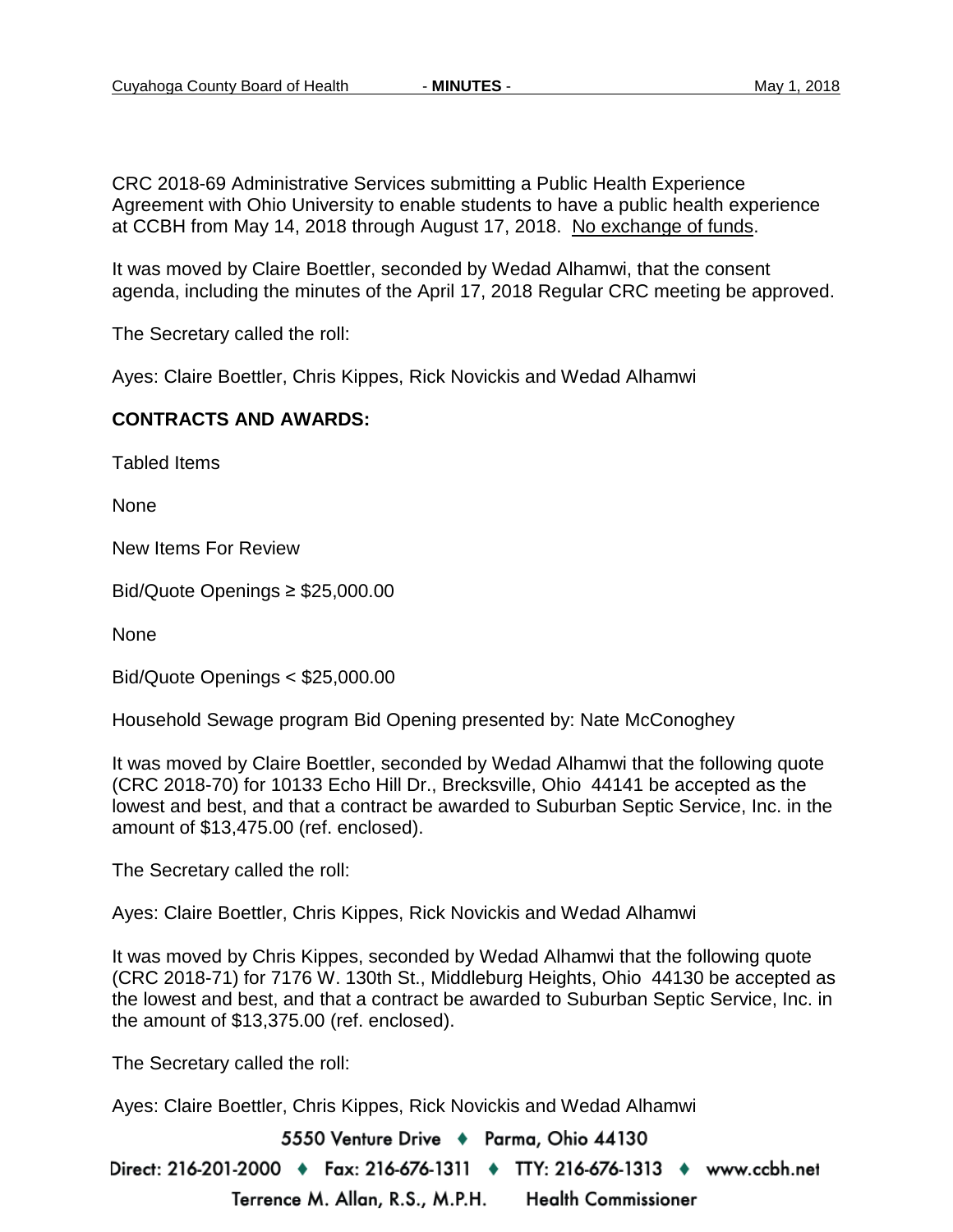Expenditures: Contracts up to \$25,000.00

It was moved by Claire Boettler, seconded by Rick Novickis that the amendment (CRC 2018-72) to the contract with American Builders & Applicators (CRC 2018-20) under the Lead Hazard Control grant to extend the end of the contract period from May 8, 2018 to May 15, 2018 and increase the amount to be paid to American Builders & Applicators from \$22,050.00 to \$22,250.00 be approved.

Presented by: La'Keisha James

Purpose: To complete additional work not identified in the original scope for the project.

Funding Source: 100% reimbursable through the Lead Hazard Control Program

The Secretary called the roll:

Ayes: Claire Boettler, Chris Kippes, Rick Novickis and Wedad Alhamwi

It was moved by Claire Boettler, seconded by Wedad Alhamwi that the addendum (CRC 2018-73) to the contract with Cleveland Rape Crisis Center (CRC 2018-49) under the Prevent Premature Fatherhood (PPF) grant to increase the amount to be paid to Cleveland Rape Crisis Center from \$5,400.00 to \$9,000.00 be approved.

Presented by: Brandy Eaton

Purpose: To provide additional youth group sessions on the topics of healthy relationships, consent and role of gender.

Funding Source: 100% reimbursable through the FY2018 PPF grant

The Secretary called the roll:

Ayes: Claire Boettler, Chris Kippes, Rick Novickis and Wedad Alhamwi

It was moved by Chris Kippes, seconded by Rick Novickis that the addendum (CRC 2018-74) to the contract with The Fairmount Group (Resolution 2017-77) under the Teen Pregnancy Prevention (TPP) grant to increase the amount to be paid to The Fairmount Group from \$115,000.00 to \$135,200.00 be approved.

Presented by: Brandy Eaton

Purpose: Additional funding for the purpose of sustainability planning and transition training for social media.

5550 Venture Drive + Parma, Ohio 44130 Direct: 216-201-2000 ♦ Fax: 216-676-1311 ♦ TTY: 216-676-1313 ♦ www.ccbh.net Terrence M. Allan, R.S., M.P.H. **Health Commissioner**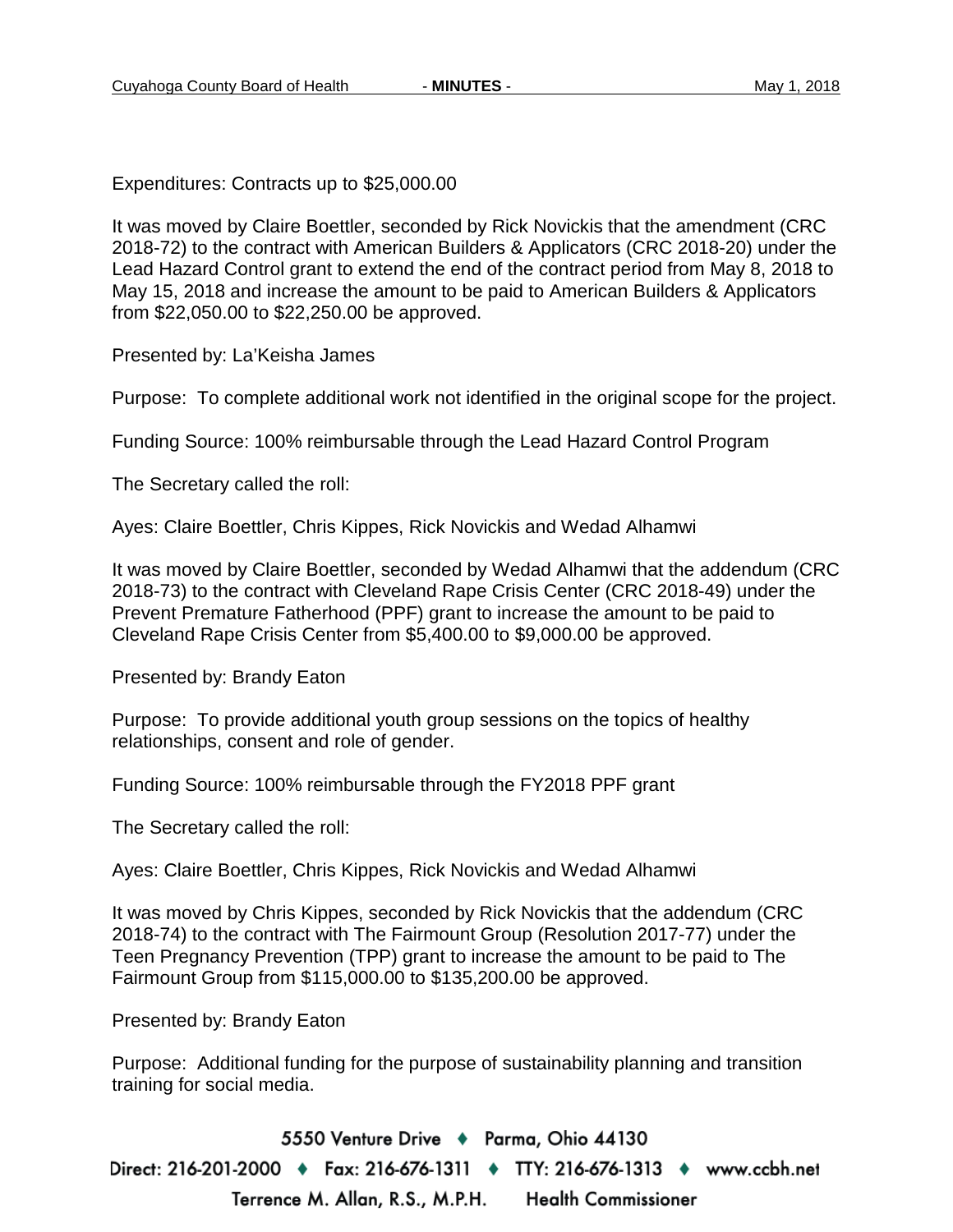Funding Source: 100% reimbursable through the FY2018 TPP grant

The Secretary called the roll:

Ayes: Claire Boettler, Chris Kippes, Rick Novickis and Wedad Alhamwi

Revenue Generating Agreements up to \$25,000.00

None

**Contract Rescissions** 

None

**Other Business** 

Public Comment - N/A.

Thereupon, it was moved by Rick Novickis, seconded by Claire Boettler, that the following Motion be adopted:

BE IT RESOLVED that the meeting be adjourned at 1:49 p.m.

The Secretary called the roll:

Ayes: Claire Boettler, Chris Kippes, Rick Novickis and Wedad Alhamwi

 $\wedge \theta$ 

**Committee Chair** 

Clerk

5550 Venture Drive + Parma, Ohio 44130 Direct: 216-201-2000 • Fax: 216-676-1311 • TTY: 216-676-1313 • www.ccbh.net Terrence M. Allan, R.S., M.P.H. **Health Commissioner**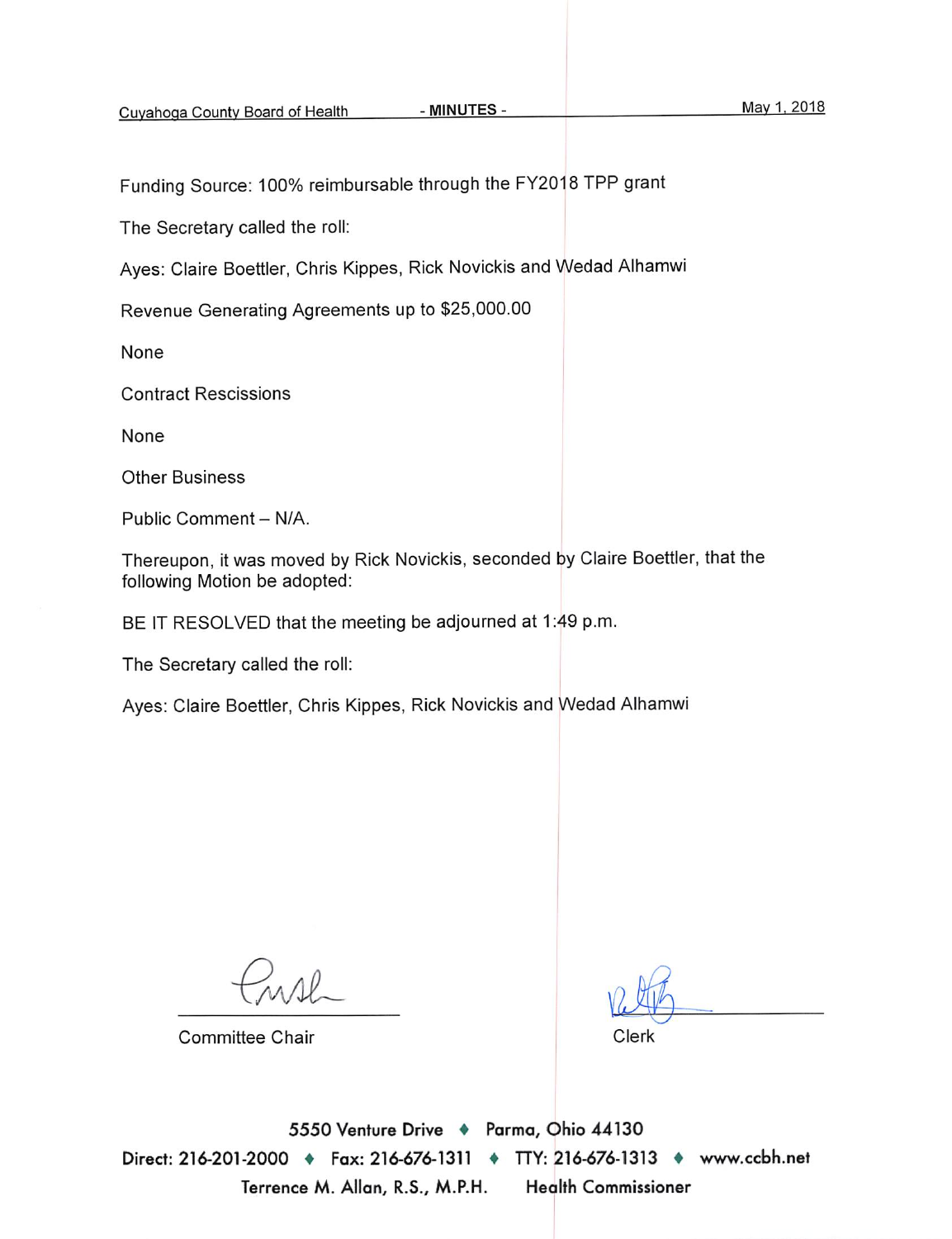## **CUYAHOGA COUNTY DISTRICT BOARD OF HEALTH**

| Name:             | Sowul Residence             |
|-------------------|-----------------------------|
| <b>Address:</b>   | 7176 W. 130th Street        |
| City, State, Zip: | Middleburg Hts., Ohio 44130 |
| PPN#              | 374-01-035                  |
| # of Bedrooms     | 4                           |

**The following quotes were received and opened:** 

| <b>Name of Contractor:</b>   | <b>Install Quote</b> | <b>NPDES Permit</b> | <b>WPCLF</b><br><b>Program Cost</b><br>85% | <b>Owner Match</b><br>15% | <b>Project Cost</b> |
|------------------------------|----------------------|---------------------|--------------------------------------------|---------------------------|---------------------|
| Suburban Septic Service Inc. | \$13,375.00          | \$200.00            | \$11,568.75                                | \$1,806.25                | \$13,375.00         |
|                              |                      |                     |                                            |                           |                     |
|                              |                      |                     |                                            |                           |                     |
|                              |                      |                     |                                            |                           |                     |
|                              |                      |                     |                                            |                           |                     |
|                              |                      |                     |                                            |                           |                     |
|                              |                      |                     |                                            |                           |                     |
|                              |                      |                     |                                            |                           |                     |
|                              |                      |                     |                                            |                           |                     |
|                              |                      |                     |                                            |                           |                     |
|                              |                      |                     |                                            |                           |                     |
|                              |                      |                     |                                            |                           |                     |
|                              |                      |                     |                                            |                           |                     |
|                              |                      |                     |                                            |                           |                     |
|                              |                      |                     |                                            |                           |                     |

**Bids Reviewed by:**  Selected Contractor Bid: Suburban Septic Service Inc.

D. McClintock